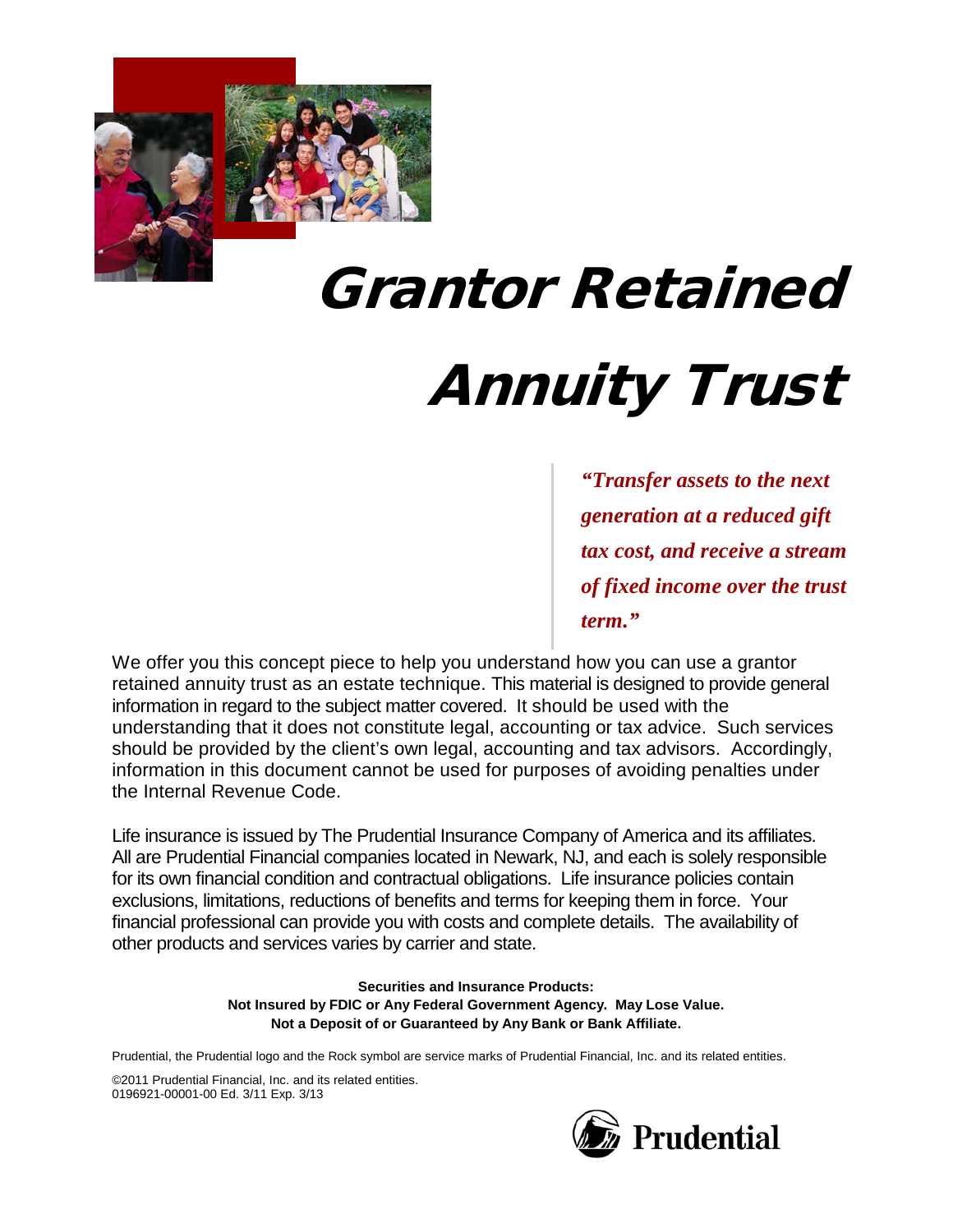# **Do you identify with the following?**

- ♦ You want to reduce the transfer tax cost of passing your estate to your family.
- ♦ You have assets that are expected to appreciate in value over the next several years.
- ♦ You are reluctant to give up the income from the assets for a limited period of time.

# **If so, you may want to consider establishing a grantor retained annuity trust (GRAT).**

- ♦ A GRAT is an irrevocable trust to which you can transfer assets at a reduced gift tax cost.
- ♦ It allows you to retain the right to receive a fixed income for the period you have specified in the trust document.
- ♦ It provides that, at the termination of the GRAT, the assets remaining will either pass to the beneficiaries you've selected or will continue to be held in trust for the benefit of those beneficiaries.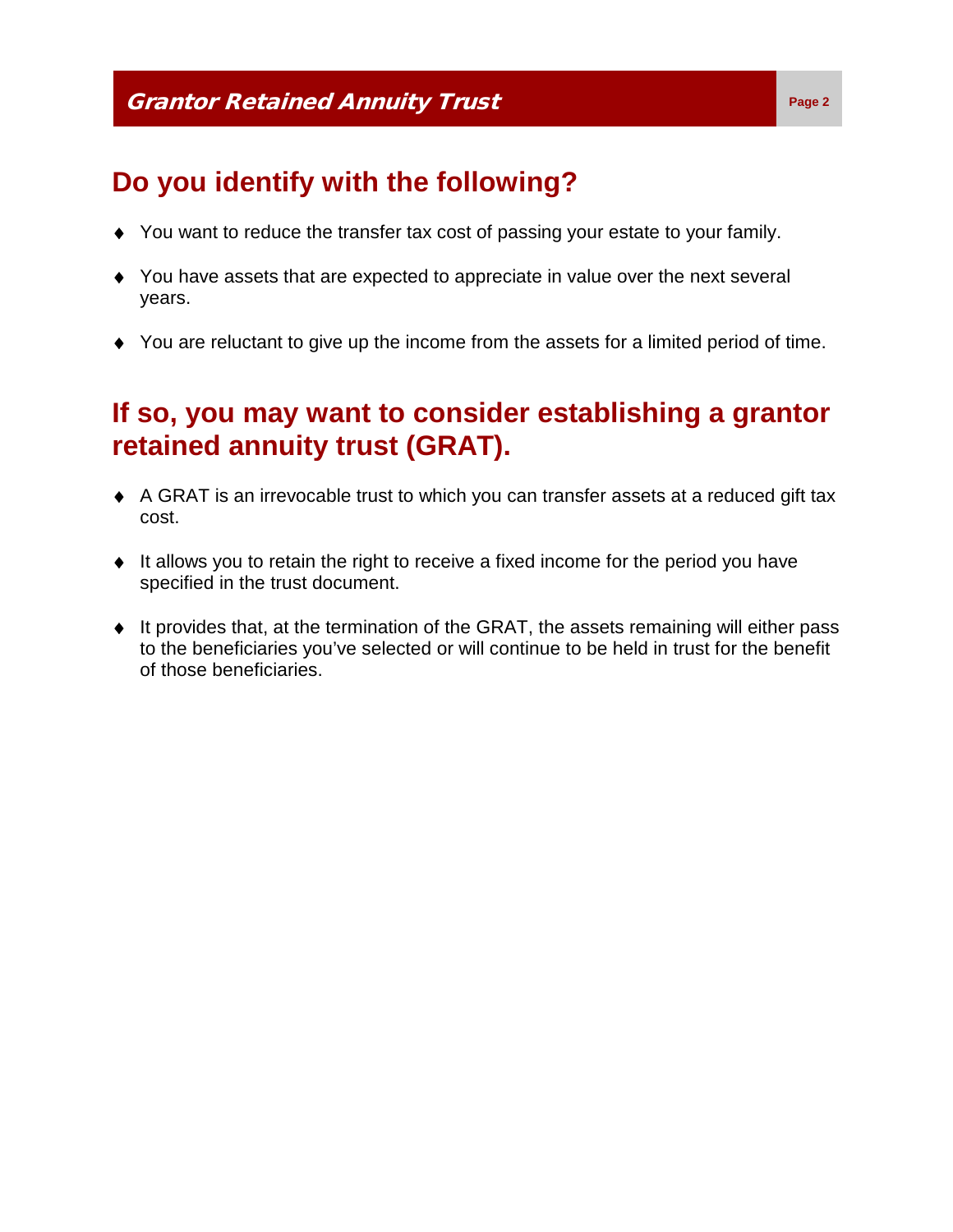### **Structure of the Grantor Retained Annuity Trust (GRAT)**



- 1. The grantor establishes a GRAT for the term of years that he/she selects and designates the family member(s)/trust beneficiaries who will receive the assets at the end of the term. The grantor transfers assets to the GRAT. This is considered a gift from the grantor. The transfer does not qualify for the annual gift tax exclusion, but, since the grantor retains an income interest, the value of the gift is discounted for gift tax purposes. The gift does qualify for the applicable exclusion amount of \$5,000,000 (2011 and 2012 as indexed for inflation).
- 2. The grantor retains a fixed income interest during the term of the GRAT.
- 3. If the grantor dies during the term of the GRAT, the value of the GRAT will be included in the grantor's estate and subject to estate tax.
- 4. To protect against the estate tax liability that will be incurred if the grantor dies prior to the end of the GRAT, the trustee of an irrevocable life insurance trust (ILIT) may purchase life insurance on the grantor. The life insurance death proceeds may be used to help pay the additional estate tax caused by including the assets in the grantor's estate.
- 5. At the end of the GRAT's term, the assets remaining in the trust will pass to, or continue to be held in trust for, the grantor's family or other beneficiaries. If the grantor survives the term of the GRAT, the assets and the appreciation (if any) on those assets will be excluded from the grantor's taxable estate.